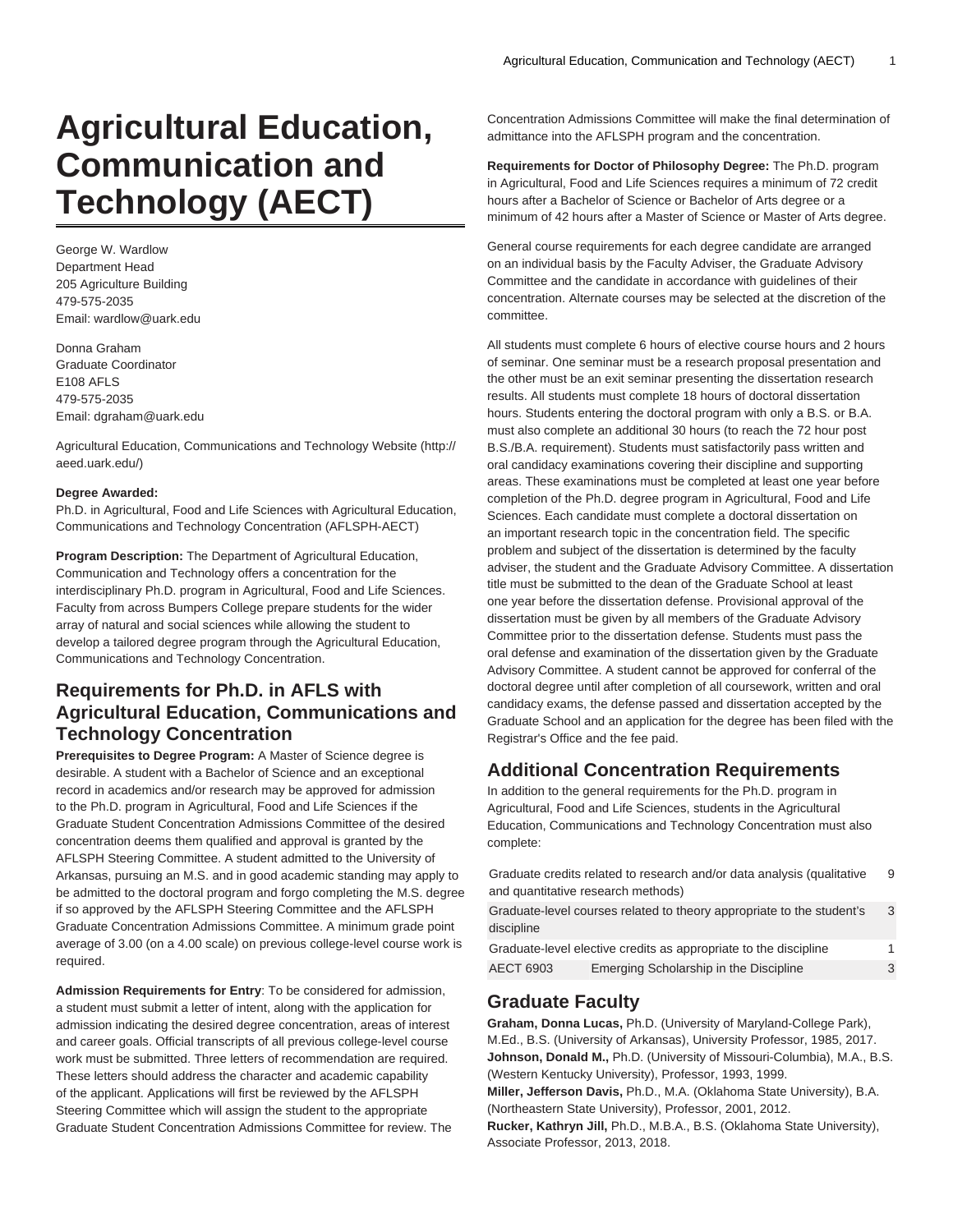**Shoulders, Kate,** Ph.D. (University of Florida), M.S., M.A. (Murray State University), Associate Professor, 2012, 2017.

**Wardlow, George W.,** Ph.D. (The Ohio State University), M.Ed., B.S. (University of Missouri-Columbia), Professor, 1992, 1998.

# **Agricultural Communications Courses**

# **ACOM 510V. Special Problems. 1-6 Hour.**

Individual investigation of a special problem in agricultural communications which is not available through regular courses. These will be directed by a member of the graduate faculty. (Typically offered: Fall, Spring and Summer) May be repeated for up to 6 hours of degree credit.

### **ACOM 5143. Electronic Communications in Agriculture. 3 Hours.**

An overview of communication technology in the agricultural, food and life sciences. Graduate degree credit will not be given for both [ACOM 4143](/search/?P=ACOM%204143) and [ACOM 5143.](/search/?P=ACOM%205143) (Typically offered: Spring Even Years)

#### **ACOM 520V. Special Topics. 1-4 Hour.**

Topics not covered in other courses or a more intensive study of specific topics in agricultural communications. (Typically offered: Irregular) May be repeated for degree credit.

## **ACOM 5243. Graphic Design in AFLS. 3 Hours.**

This course provides students with graphic design and software skills specific to industries in Agriculture, Food, and Life Sciences. Students will learn to use industry-standard software (InDesign, Photoshop, Illustrator, Microsoft Excel, etc.) to prepare text and graphics and package them for use in print production. Graduate degree credit will not be given for both [ACOM 4243](/search/?P=ACOM%204243) and [ACOM 5243.](/search/?P=ACOM%205243) Prerequisite: [ASTM 2903](/search/?P=ASTM%202903) or [ISYS 1123](/search/?P=ISYS%201123) or equivalent. (Typically offered: Fall, Spring and Summer)

# **ACOM 5343. Communication Campaigns in Agriculture. 3 Hours.**

Students will develop understanding of the principles, practices and applications of social marketing, integrated marketing communications, advertising and public relations as they pertain to developing communication campaign strategies for the agricultural industry. Students will develop a communication campaign for an agricultural company and/or entity focused on a specific product or service. Graduate degree credit will not be given for both [ACOM 4343](/search/?P=ACOM%204343) and [ACOM 5343.](/search/?P=ACOM%205343) Prerequisite: Graduate standing. (Typically offered: Spring Odd Years)

#### **ACOM 5543. Ag Publications. 3 Hours.**

Students produce a magazine through classroom study mirroring a professional magazine staff and are provided an opportunity for their writing, advertisements, photographs and artwork to be published in the magazine. By using computer applications, students integrate various skills including writing, editing and layout in agricultural publications. Graduate degree credit will not be given for both [ACOM 4543](/search/?P=ACOM%204543) and [ACOM 5543.](/search/?P=ACOM%205543) (Typically offered: Spring Even Years)

#### **ACOM 575V. Internship in Agricultural Communications. 1-6 Hour.**

Scheduled practical field experiences under supervision of a professional practitioner. (Typically offered: Fall, Spring and Summer) May be repeated for up to 6 hours of degree credit.

# **Agricultural Education, Communications and Technology Courses**

# **AECT 610V. Special Problems. 1-6 Hour.**

Individual investigation of a special problem in agricultural education which is not available through regular courses. These will be directed by a member of the graduate faculty. Prerequisite: Graduate standing. (Typically offered: Fall, Spring and Summer) May be repeated for up to 6 hours of degree credit.

# **AECT 620V. Special Topics in Agricultural Education, Communications and Technology. 1-4 Hour.**

Topics not covered in other courses or a more intensive study of specific topics in agriculture education. Prerequisite: Graduate standing. (Typically offered: Irregular)

#### **AECT 6301. Doctoral Seminar. 1 Hour.**

The seminar provides doctoral students a critical review of current research in agricultural and extension education, communication, leadership, and technology, an opportunity for collaboration and mentorship with peers, faculty and visiting scholars, and professional development. The presentation of a doctoral research proposal and research findings is expected of all students. This course may be repeated for up to three hours of degree credit. Prerequisite: Admission in doctoral program. (Typically offered: Fall and Spring) May be repeated for up to 3 hours of degree credit.

#### **AECT 6903. Emerging Scholarship in the Discipline. 3 Hours.**

This course surveys recent scholarship in the discipline of agricultural education, communications and technology, with a special focus on recent literature highlighting research, teaching, and service across the discourse communities of ag education, ag communications, ag systems technology management, and ag leadership. Prerequisite: Graduate standing. (Typically offered: Fall Odd Years)

### **AECT 700V. PhD Dissertation. 1-18 Hour.**

PhD dissertation. Prerequisite: Graduate standing and approval of dissertation chair. (Typically offered: Fall, Spring and Summer) May be repeated for degree credit.

# **Agricultural Education Courses**

# **AGED 5001. Seminar. 1 Hour.**

Presentations and discussion of graduate student research as well as review of current literature and topics of current interest by students and faculty. All graduate students will make at least one formal presentation. Prerequisite: Graduate standing. (Typically offered: Fall and Spring) May be repeated for up to 3 hours of degree credit.

#### **AGED 5013. Advanced Methods in Agricultural Mechanics. 3 Hours.**

Emphasis on shop organization and management, courses of study, unit shop instruction, and development of skills in agricultural mechanics. (Typically offered: Summer Odd Years)

# **AGED 5053. Philosophy of Agricultural and Extension Education. 3 Hours.**

An examination and analysis of social and economic events leading to the establishment and maintenance of federal, state, county, and local agricultural education programs. Lecture 3 hours per week. Prerequisite: Graduate standing. (Typically offered: Spring)

#### **AGED 510V. Special Problems. 1-6 Hour.**

Individual investigation of a special problem in agricultural education which is not available through regular courses. These will be directed by a member of the graduate faculty. Prerequisite: Graduate standing. (Typically offered: Fall, Spring and Summer) May be repeated for up to 6 hours of degree credit.

# **AGED 5113. Undergraduate Researchers Improving Student Experiences. 3 Hours.**

To engage students in the social sciences in action research that serves to solve a problem or answer a question within the student's academic field through scientific inquiry. All students will work with professionals, commonly outside of the university, within their discipline to conduct their action research in order to solve a problem experienced by that professional. Students may work in teams or individually to complete the overall purpose of the course. Prerequisite: [AGED 5463](/search/?P=AGED%205463) or [HESC 5463](/search/?P=HESC%205463) or other instructor approved Research Methods course. (Typically offered: Spring)

#### **AGED 520V. Special Topics in Agricultural and Extension Education. 1-4 Hour.**

Topics not covered in other courses or a more intensive study of specific topics in agriculture education. Prerequisite: Graduate standing. (Typically offered: Irregular) May be repeated for degree credit.

#### **AGED 5411. Thesis Proposal Development. 1 Hour.**

The purpose of this course is to assist graduate students in the preparation of their thesis or dissertation research proposal. Students will produce the first three chapters of their thesis by the end of the course. Prerequisite: [AGED 5463](/search/?P=AGED%205463) or [HESC 5463](/search/?P=HESC%205463). (Typically offered: Spring)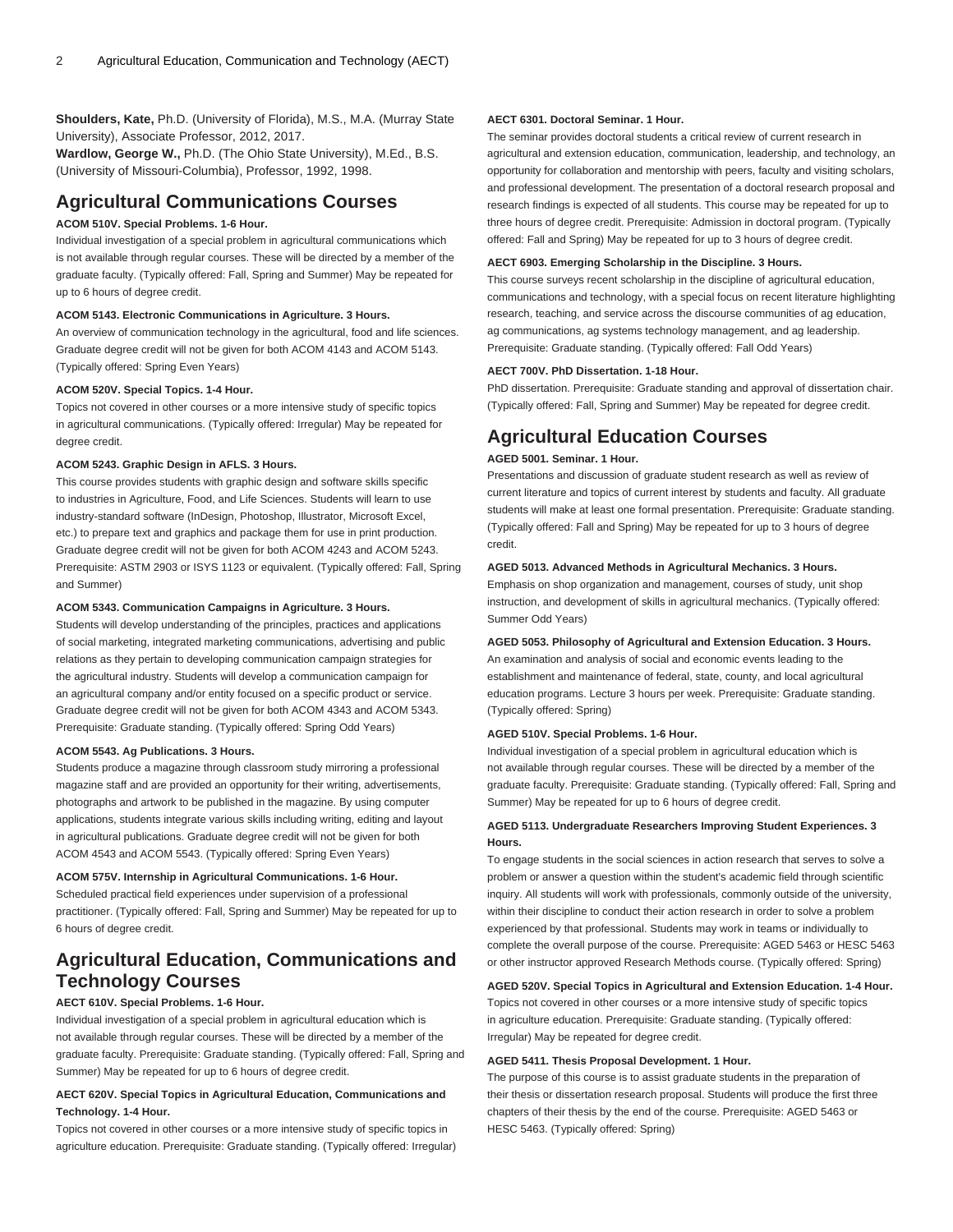#### **AGED 5421. Grant Writing. 1 Hour.**

This course provides students with the experience of navigating the research grant writing process, covering the process from idea conception through planning, proposing, receiving, executing grant-funded projects. Students will write an independent grant proposal as a major assignment in this course. Prerequisite: Graduate standing. (Typically offered: Fall)

#### **AGED 5431. Technical Communication in the Social Sciences. 1 Hour.**

This course focuses on audience identification, writing, editing, formatting and production of social science-based materials for publication. Much of the course content is in the context of developing the findings, conclusions, and recommendations of the master's thesis or other research manuscript. Principles include communicating information relevant to human subject research in agriculture, natural resources, and life sciences to research peers. Course delivery is asynchronous. Prerequisite: Graduate standing. (Typically offered: Spring)

#### **AGED 5443. Principles of Technological Change. 3 Hours.**

This course introduces a structured approach for dealing with the organizational and human aspects of technology transition, including the key concepts of resistance and change management, organizational change, communications, and processes by which professional change agents influence the introduction, adoption, and diffusion of technological change. This course may be offered as a web-based course. Graduate degree credit will not be given for both [AGED 4443](/search/?P=AGED%204443) and [AGED 5443.](/search/?P=AGED%205443) (Typically offered: Fall Odd Years)

### **AGED 5463. Research Methodology in the Social Sciences. 3 Hours.**

Logical structure and the method of science. Basic elements of research design; observation, measurement, analytic method, interpretation, verification, presentation of results. Applications to research in economic or sociological problems of agriculture and human environmental sciences. Prerequisite: Graduate standing. (Typically offered: Fall)

This course is cross-listed with [HESC 5463.](/search/?P=HESC%205463)

#### **AGED 5473. Interpreting Social Data in Agriculture. 3 Hours.**

The development of competencies in analyzing, interpreting and reporting the results of analyses of social science data in agriculturally related professions. Students will select appropriate analysis techniques and procedures for various problems, analyze data, and interpret and report the results of statistical analyses in narrative and tabular form. (Typically offered: Fall)

#### **AGED 5493. Survey Design and Scale Development. 3 Hours.**

This course is designed to provide the expertise required to design and conduct survey research. Students will understand the instruments (scales/questionnaire) used in data collection processes and acquire the statistical skills necessary to develop and test these survey instruments. This course uses both theory and practice. Hands-on training will be provided via SPSS package for data analyses, and Qualtrics will be used for web-based surveys. Prerequisite: 3 hours of graduate level statistics coursework and [HESC 5463](/search/?P=HESC%205463) or [AGED 5463](/search/?P=AGED%205463) or instructor consent. (Typically offered: Summer)

This course is cross-listed with [HESC 5053.](/search/?P=HESC%205053)

#### **AGED 5632. Teaching Diverse Populations in Agricultural and Extension Education. 2 Hours.**

This course is designed to provide pre-service teachers of agriculture with an understanding of teaching diverse populations as applied to problems of practice in agricultural and extension education. Graduate degree credit will not be given for both [AGED 4632](/search/?P=AGED%204632) and [AGED 5632.](/search/?P=AGED%205632) (Typically offered: Spring)

### **AGED 575V. Internship in Agricultural Education. 1-6 Hour.**

Scheduled practical field experiences under supervision of a professional practitioner in off-campus secondary school systems. Emphasis includes classroom preparation, teaching, and student evaluation. (Typically offered: Fall, Spring and Summer)

## **AGED 5993. Global Horticulture and Human Nutrition to Enhance Community Resilience and Food Security. 3 Hours.**

This course covers three broad areas (Global Horticulture, Sustainable International Development, Human Health and Nutrition) and experts on three campuses created the instruction. The course is intended to be multi-disciplinary, and students should use their contextual knowledge to add to weekly discussions. Prerequisite: Graduate standing. (Typically offered: Spring)

This course is cross-listed with [FDSC 5993,](/search/?P=FDSC%205993) [HORT 5993.](/search/?P=HORT%205993)

#### **AGED 600V. Master's Thesis. 1-6 Hour.**

Master's Thesis. Prerequisite: Graduate standing. (Typically offered: Fall, Spring and Summer) May be repeated for degree credit.

# **Agricultural Leadership Courses**

**AGLE 5033. Developing Leadership in Agricultural Organizations. 3 Hours.** Organizational concepts of leadership; administrative styles and structures; leadership for boards, committees, governmental bodies, and review of societal and political processes. Prerequisite: Graduate standing. (Typically offered: Fall)

#### **AGLE 510V. Special Problems. 1-6 Hour.**

Individual investigation of a special problem in agricultural education which is not available through regular courses. These will be directed by a member of the graduate faculty. (Typically offered: Fall, Spring and Summer) May be repeated for up to 6 hours of degree credit.

#### **AGLE 5153. Survey of Leadership Theory in Agriculture. 3 Hours.**

An interdisciplinary analysis of current issues in the practice of leadership in a contemporary and changing society, particularly as they affect agricultural organizations and issues. Discussions of leadership theory, roles of leaders, skills for effective leadership, diversity issues, and followership will challenge students to think critically about leadership, enhance personal leadership performance and potential, and prepare for or expand leadership roles, and to become innovative and productive in dealing with challenges facing agricultural organizations today. Graduate degree credit will not be given for both [AGLE 4153,](/search/?P=AGLE%204153) (formerly AGED 4153) and [AGLE 5153](/search/?P=AGLE%205153). (Typically offered: Fall)

# **AGLE 5163. Leadership Analysis Through Film. 3 Hours.**

Films are a catalyst (Clemens, 1999). They make you laugh, cry, cheer, and think. Flaum (2002) stated leadership is best learned in the leadership moment. Moreover, the principles of Andragogy advocate adult learners best learning when there is a practical application of the learning subject. Therefore, this course builds upon the study of leadership theory by allowing students to analyze, reflect, synthesize, and apply leadership theories, models and concepts in the context of film. The course materials encourage students to reflect, synthesize, analyze, and apply the information learned from major leadership theories and apply them to various scenarios and situations demonstrated in selected films. (Typically offered: Spring and Summer)

### **AGLE 520V. Special Topics. 1-4 Hour.**

Topics not covered in other courses or a more intensive study of specific topics in agricultural leadership. (Typically offered: Irregular) May be repeated for degree credit.

#### **AGLE 575V. Internship in Agricultural Leadership. 1-6 Hour.**

Scheduled practical field experiences under supervision of a professional practitioner. (Typically offered: Fall, Spring and Summer) May be repeated for up to 6 hours of degree credit.

This course is cross-listed with [ACOM 575V](/search/?P=ACOM%20575V), [ASTM 575V.](/search/?P=ASTM%20575V)